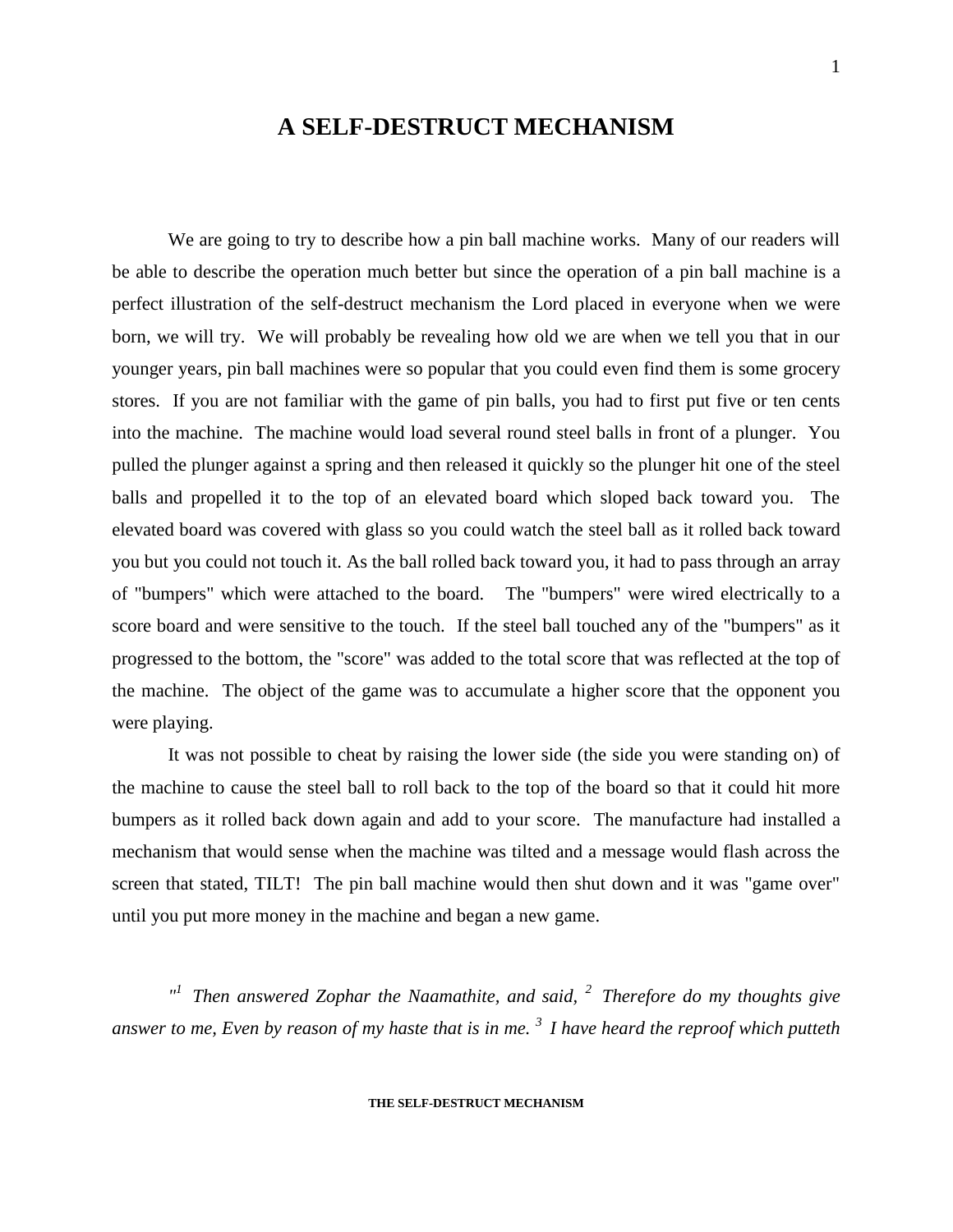*me to shame; And the spirit of my understanding answereth me. <sup>4</sup>Knowest thou not this of old time, Since man was placed upon earth, <sup>5</sup>That the triumphing of the wicked (* - pronounced "raw-shaw' in English) *is short, And the joy of the godless but for a moment?* The Hebrew word *"* " means essentially someone who is guilty or in the wrong and is opposite in meaning of the Hebrew word "צַדִּיק" (pronounced "tsad-deek'" in English). "צַדִּיק" means someone or something that is considered to be just or righteous because of conformity to a given standard. In other words, the wicked referred to someone who is out of fellowship with the Lord, either lost or saved. Someone who is guilty or in the wrong because they are walking according to their old sin nature. Their triumphing and joy is but for a moment.

Continuing in Job, chapter 20, we find*, " <sup>6</sup>Though his* (the person who is out of fellowship with the Holy Spirit of God) *height mount up to the heavens, And his head reach unto the clouds; <sup>7</sup>Yet he shall perish for ever like his own dung: They that have seen him shall say, Where is he? <sup>8</sup>He shall fly away as a dream, and shall not be found: Yea, he shall be chased away as a vision of the night. <sup>9</sup>The eye which saw him shall see him no more; Neither shall his place any more behold him. <sup>10</sup>His children shall seek the favor of the poor, And his hands shall give back his wealth. <sup>11</sup>His bones are full of his youth, But it shall lie down with him in the dust. <sup>12</sup>Though wickedness be sweet in his mouth, Though he hide it under his tongue, <sup>13</sup>Though he spare it, and will not let it go, But keep it still within his mouth; <sup>14</sup>Yet his food in his bowels is turned, It is the gall of asps within him. <sup>15</sup>He hath swallowed down riches, and he shall vomit them up again; God will cast them out of his belly. <sup>16</sup>He shall suck the poison of asps: The viper's tongue shall slay him. <sup>17</sup>He shall not look upon the rivers, The flowing streams of honey and butter. <sup>18</sup>That which he labored for shall he restore, and shall not swallow it down; According to the substance that he hath gotten, he shall not rejoice. <sup>19</sup>For he hath oppressed and forsaken the poor; He hath violently taken away a house, and he shall not build it up. <sup>20</sup> Because he knew no quietness within him, He shall not save aught of that wherein he delighteth. <sup>21</sup>There was nothing left that he devoured not; Therefore his prosperity shall not endure. <sup>22</sup>In the fulness of his sufficiency he shall be in straits: The hand of every one that is in misery shall come upon him. <sup>23</sup>When he is about to fill his belly, God will cast the fierceness of his wrath upon him, And will rain it upon him while he is eating. <sup>24</sup>He shall flee from the iron* 

**THE SELF-DESTRUCT MECHANISM**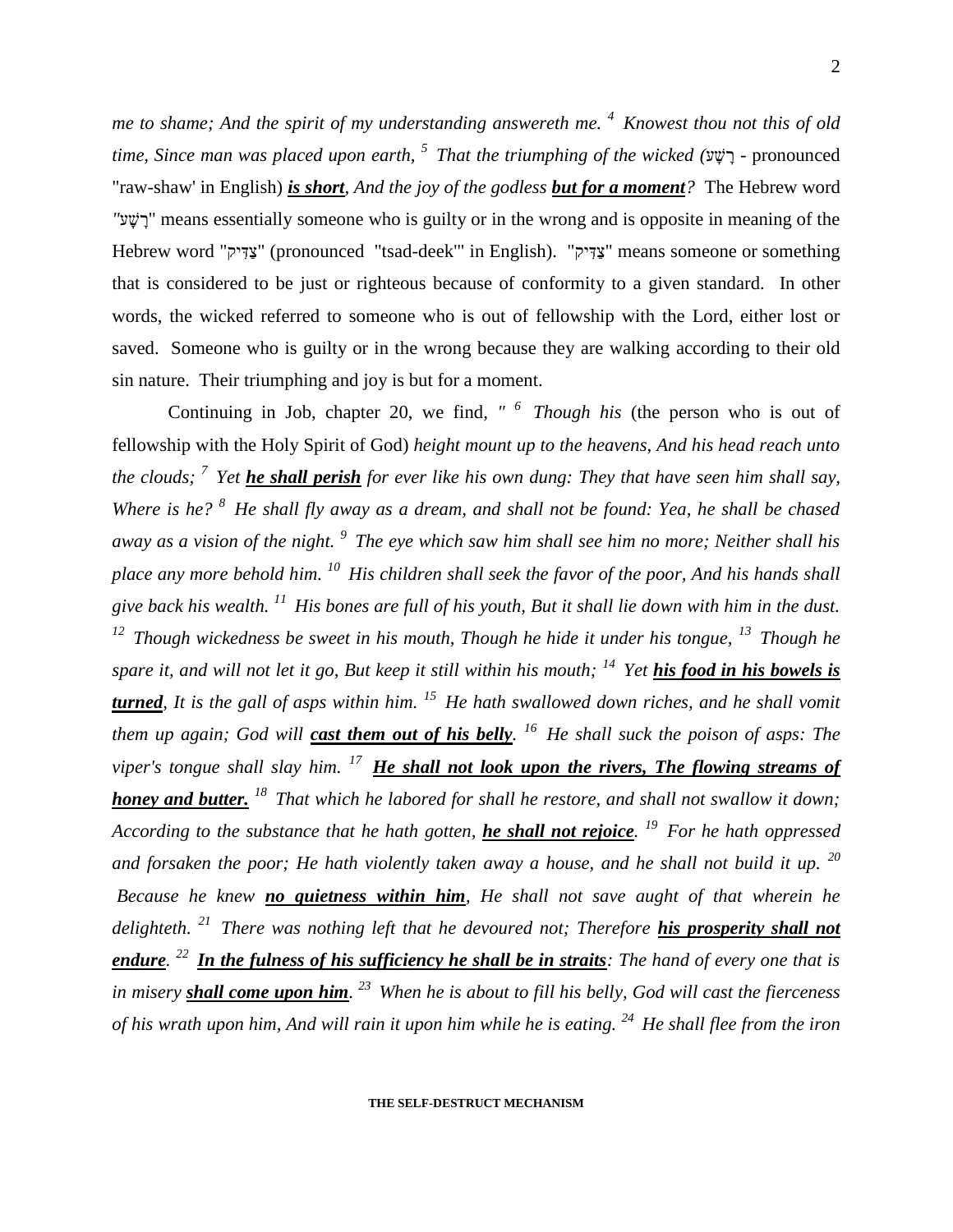*weapon, And the bow of brass shall strike him through. <sup>25</sup>He draweth it forth, and it cometh out of his body; Yea, the glittering point cometh out of his gall: Terrors are upon him. <sup>26</sup>All darkness is laid up for his treasures: A fire not blown by man shall devour him; It shall consume that which is left in his tent. <sup>27</sup>The heavens shall reveal his iniquity, And the earth shall rise up against him. <sup>28</sup>The increase of his house shall depart; His goods shall flow away in the day of his wrath. <sup>29</sup>This is the portion of a wicked man from God, And the heritage appointed unto him by God." Job 20:1-29 (American Standard Version)*

#### **Our Personal Computer**

We carry on our shoulders the most powerful computer that has ever been conceived and I am told that the average person uses only about ten percent of its storage capacity during their lifetime. If brain cells **have not** been destroyed that we used for storage, everything that we have learned and everything that has happened to us is still stored on our brain. Yes, as long as the brain cells have not been destroyed because of disease or injury, THE INFORMATION WE STORED ON THEM ARE STILL THERE. If you cannot remember some of the information right now, you just cannot go back to the brain cell where you filed that information. Your filing system has messed up, not your storage system. Sometimes we are not able to go to the brain cell where the information is stored. That is why, out of the blue, we are stimulated to remember something we have not thought about in years. Our brain not only records everything that happens to us but also records how we felt when it happened. That's one reason why, when we relive an embarrassing incident that happened to us in the past, we feel embarrassed again.

When each of us is in the womb, the Lord programs the brain of a person who is born of normal birth to carry on the life processes. For instance, how many breaths have you taken in the last hour? How many times has your heart expanded and contracted in the last hour in order to pump blood throughout your body? Our point is, our brain is programmed to carry on some life processes without us having to accomplish them through conscious thought.

In addition, the brain of a person who is born of normal birth is also programmed with a self-destruct mechanism. We have just read the self-destruct mechanism described in the verses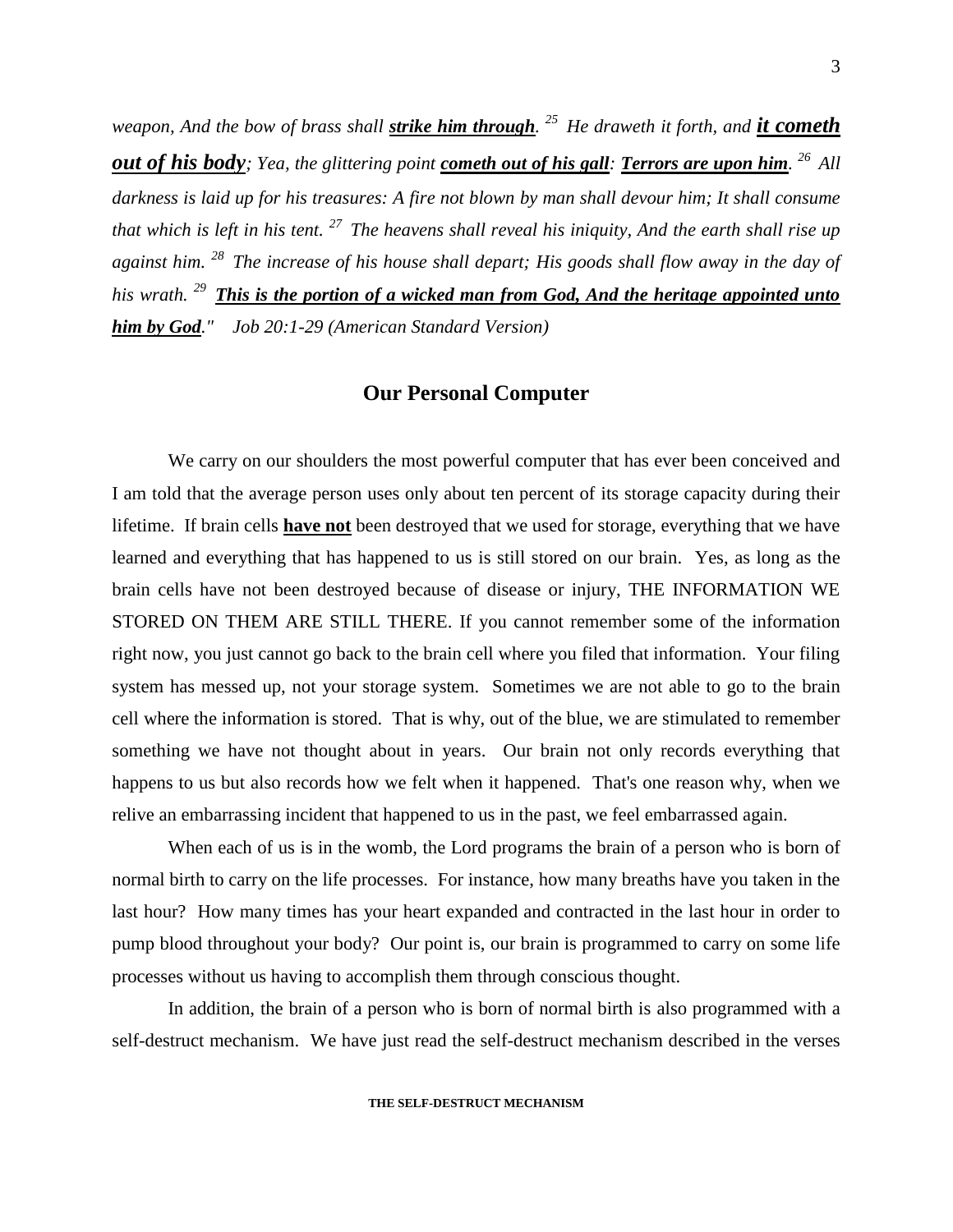printed above (*Job 20:1-29).* What we find described in the verses above is how the brain of a person who is out of fellowship with the Holy Spirit of God will destroy their own body. They could have lost that fellowship when they committed the next sin after they reached the age the Lord held them accountable for their sins. When that happens, they will remain out of fellowship until they repent of their sins and ask Jesus Christ to pay their sin debt by His death on Calvary's cross. *" <sup>16</sup>"This is how much God loved the world: He gave his Son, his one and only Son. And this is why: so that no one need be destroyed; by believing in him, anyone can have a whole and lasting life. <sup>17</sup>God didn't go to all the trouble of sending his Son merely to point an accusing finger, telling the world how bad it was. He came to help, to put the world right again. <sup>18</sup>Anyone who trusts in him is acquitted; anyone who refuses to trust him has long since been under the death sentence without knowing it. And why? Because of that person's failure to believe in the one-of-a-kind Son of God when introduced to him." John 3:16-18 (The Message)*

*" <sup>16</sup>For so greatly did God love the world that He gave His only Son, that everyone who trusts in Him may not perish but may have the Life of Ages. <sup>17</sup>For God did not send His Son into the world to judge the world, but that the world might be saved through Him. <sup>18</sup>He who trusts in Him does not come up for judgement. He who does not trust has already received sentence, because he has not his trust resting on the name of God's only Son." John 3:16-18 (Weymouth New Testament)*

#### **Only Our Spiritual Body Is Saved**

After a person goes to the Lord in prayer, repents of their sins and asks Jesus Christ to pay their sin debt, every sin they have committed is forgiven and forgotten. At that moment, our spiritual body is restored to eternal fellowship with God the Father, God the Son and God the Holy Spirit. Our spiritual body is then sealed by the Holy Spirit and Lucifer (Satan) can never communicate with our spiritual body again. Lucifer can never tempt our spiritual body again and our spiritual body can never sin again. That's why our spiritual body can never lose its salvation.

**THE SELF-DESTRUCT MECHANISM**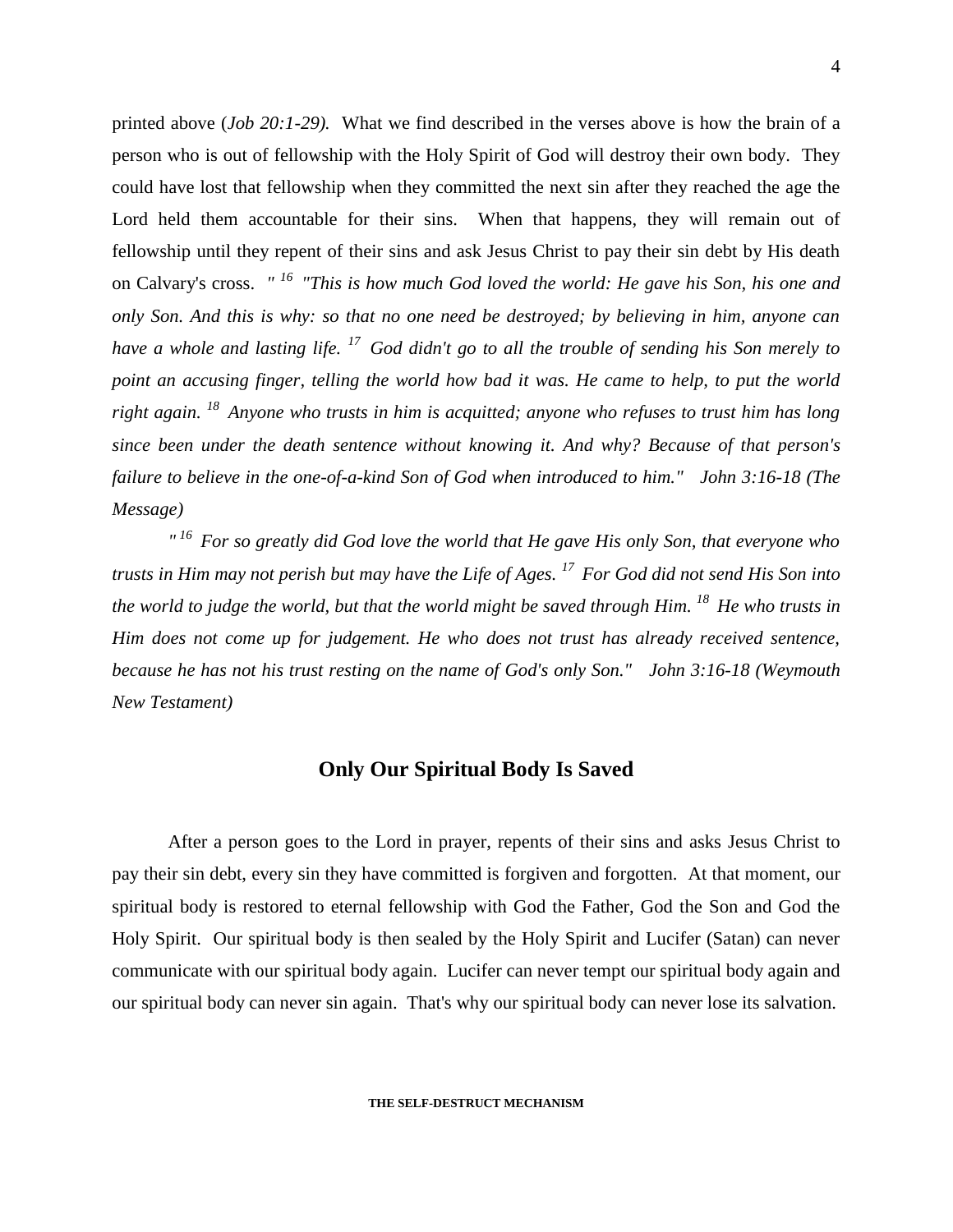<sup>19</sup> Whoever has been born of God does not sin, for His seed remains in him; and he *cannot sin, because he has been born of God." 1 John 3:9 (New King James Version)* 

*" <sup>18</sup>We know that whosoever is born of God sinneth not; but he that is begotten of God keepeth himself, and that wicked one toucheth him not." 1 John 5:18 (King James Version)* 

## **Our Material Body Is Not Saved**

Was **your** material body born of God? Our material body was not. **Our** material body was born of parents who had material bodies. At the moment of salvation our spiritual body was "born again" but our material body was not "born again". In fact, our material body was not changed one little bit. Our material body never wanted to do the will of God before our spiritual body was saved, our material body does not want to do the will of God now and our material body will never want to do the will of God as long as it has it's old sin nature. That's why our material bodies will never get out of this world alive. The apostle Paul wrote, *" <sup>14</sup>For we know that the law is spiritual, but I am of the flesh, sold under sin. <sup>15</sup>For I do not understand my own actions. For I do not do what I want, but I do the very thing I hate. <sup>16</sup>Now if I do what I do not want, I agree with the law, that it is good. <sup>17</sup>So now it is no longer I who do it, but sin that dwells within me. <sup>18</sup>For I know that nothing good dwells in me, that is, in my flesh. For I have the desire to do what is right, but not the ability to carry it out. <sup>19</sup>For I do not do the good I want, but the evil I do not want is what I keep on doing. <sup>20</sup>Now if I do what I do not want, it is no longer I who do it, but sin that dwells within me. <sup>21</sup>So I find it to be a law that when I want to do right, evil lies close at hand. <sup>22</sup>For I delight in the law of God, in my inner being, <sup>23</sup>but I see in my members another law waging war against the law of my mind and making me captive to the law of sin that dwells in my members. <sup>24</sup>Wretched man that I am! Who will deliver me from this body of death? <sup>25</sup>Thanks be to God through Jesus Christ our Lord! So then, I myself serve the law of God with my mind, but with my flesh I serve the law of sin." Romans 7:14-25 (English Standard Version)*

### **The Material Body Contains The Self-Destruct Mechanism**

**THE SELF-DESTRUCT MECHANISM**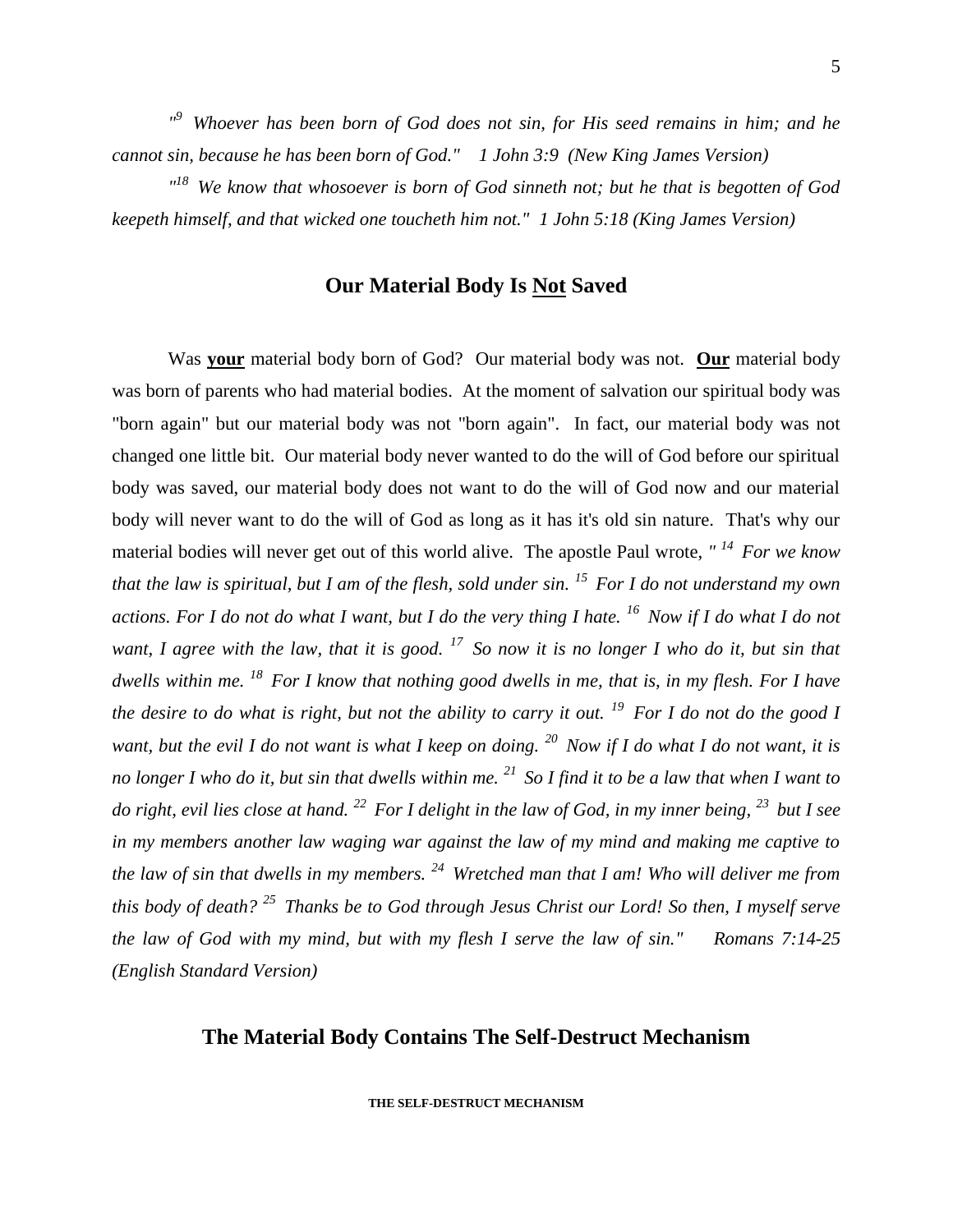When the material body practices habitual sin without repentance, our brain releases electrical impulses that will cause our body to begin to destroy itself. One of the first things that happens is we lose joy in our life no matter how successful we seem to be. " *<sup>1</sup>Do not fret because of those who are evil or be envious of those who do wrong; <sup>2</sup>for like the grass they will soon wither, like green plants they will soon die away. <sup>3</sup> Trust in the LORD and do good; dwell in the land and enjoy safe pasture. <sup>4</sup>Take delight in the LORD, and he will give you the desires of your heart. <sup>5</sup>Commit your way to the LORD; trust in him and he will do this: <sup>6</sup>He will make your righteous reward shine like the dawn, your vindication like the noonday sun. <sup>7</sup>Be still before the LORD and wait patiently for him; do not fret when people succeed in their ways, when they carry out their wicked schemes. <sup>8</sup>Refrain from anger and turn from wrath; do not fret—it leads only to evil. <sup>9</sup>For those who are evil will be destroyed, but those who hope in the LORD will inherit the land. <sup>10</sup>A little while, and the wicked will be no more; though you look for them, they will not be found.* <sup>11</sup> But the meek will *inherit the land and enjoy peace and prosperity. <sup>12</sup>The wicked plot against the righteous and gnash their teeth at them; <sup>13</sup>but the Lord laughs at the wicked, for he knows their day is coming. <sup>14</sup>The wicked draw the sword and bend the bow to bring down the poor and needy, to slay those whose ways are upright. <sup>15</sup>But their swords will pierce their own hearts, and their bows will be broken. <sup>16</sup>Better the little that the righteous have than the wealth of many wicked; <sup>17</sup>for the power of the wicked will be broken, but the LORD upholds the righteous. <sup>18</sup>The blameless spend their days under the LORD's care, and their inheritance will endure forever. <sup>19</sup>In times of disaster they will not wither; in days of famine they will enjoy plenty. <sup>20</sup>But the wicked will perish: Though the LORD's enemies are like the flowers of the field, they will be consumed, they will go up in smoke. <sup>21</sup>The wicked borrow and do not repay, but the righteous give generously; <sup>22</sup>those the LORD blesses will inherit the land, but those he curses will be destroyed. <sup>23</sup>The LORD makes firm the steps of the one who delights in him; <sup>24</sup>though he may stumble, he will not fall, for the LORD upholds him with his hand. <sup>25</sup>I was young and now I am old, yet I have never seen the righteous forsaken or their children begging bread. <sup>26</sup>They are always*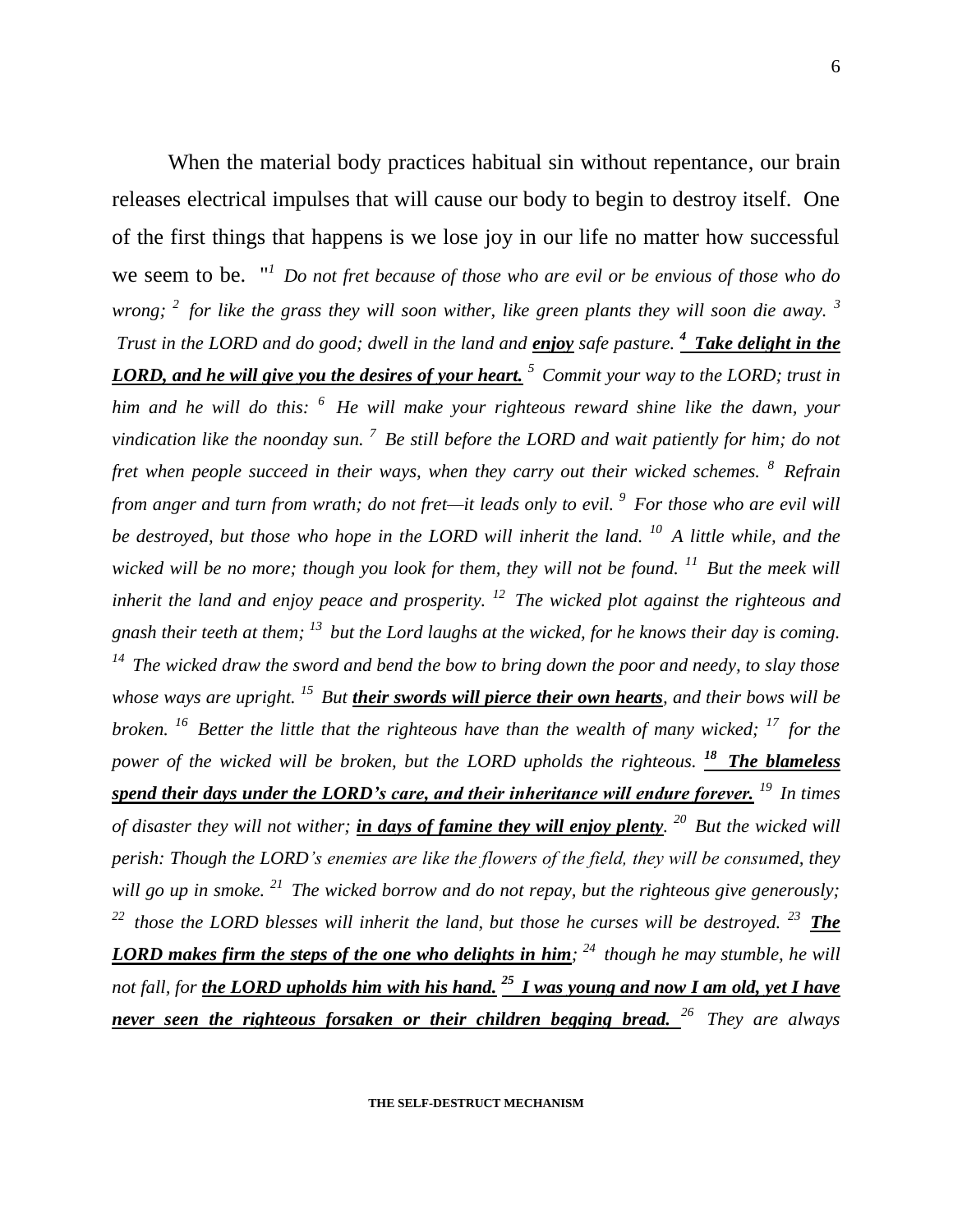*generous and lend freely; their children will be a blessing. <sup>27</sup>Turn from evil and do good; then you will dwell in the land forever. <sup>28</sup>For the LORD loves the just and will not forsake his faithful ones. Wrongdoers will be completely destroyed; the offspring of the wicked will perish. <sup>29</sup> The righteous will inherit the land and dwell in it forever. <sup>30</sup>The mouths of the righteous utter wisdom, and their tongues speak what is just. <sup>31</sup>The law of their God is in their hearts; their feet do not slip. <sup>32</sup>The wicked lie in wait for the righteous, intent on putting them to death; <sup>33</sup> but the LORD will not leave them in the power of the wicked or let them be condemned when brought to trial. <sup>34</sup>Hope in the LORD and keep his way. He will exalt you to inherit the land; when the wicked are destroyed, you will see it. <sup>35</sup>I have seen a wicked and ruthless man flourishing like a luxuriant native tree, <sup>36</sup>but he soon passed away and was no more; though I looked for him, he could not be found. <sup>37</sup>Consider the blameless, observe the upright; a future awaits those who seek peace. <sup>38</sup>But all sinners will be destroyed; there will be no future for the wicked. <sup>39</sup>The salvation of the righteous comes from the LORD; he is their stronghold in time of trouble. <sup>40</sup>The LORD helps them and delivers them; he delivers them from the wicked and saves them, because they take refuge in him." Psalm 37:1-40 (New International Version)* 

If we ate the ingredients such as bitter chocolate or flour or butter, they would not taste very good alone. But if we combine all the ingredients in a recipe together correctly, they make a very good chocolate cake. Events that happen in a righteous person's life, viewed by themselves, may not seem good but **the Lord promises to combine them together for our good**. *" <sup>28</sup>Now we know that for those who love God all things are working together for good for those, I mean, whom with deliberate purpose He has called." Romans 8:28 (Weymouth New Testament)*

In Isaiah, chapter three*,* we find that the Lord listed the procedure He uses to take away people and things from every nation that turns away from Him. We posted a paper on our website, [http://www.bayourouge.net,](http://www.bayourouge.net/) entitled "Decline Of The United States" that explains the procedure. But we wanted to remind you that right in the middle of the list, the Lord told Isaiah to tell the righteous that while all these terrible things will be happening around them, it will be good with them for they will eat the rewards of their doings. In other words, the Lord promises to combine them together for our good. We do not know how He will do it. All we know is that